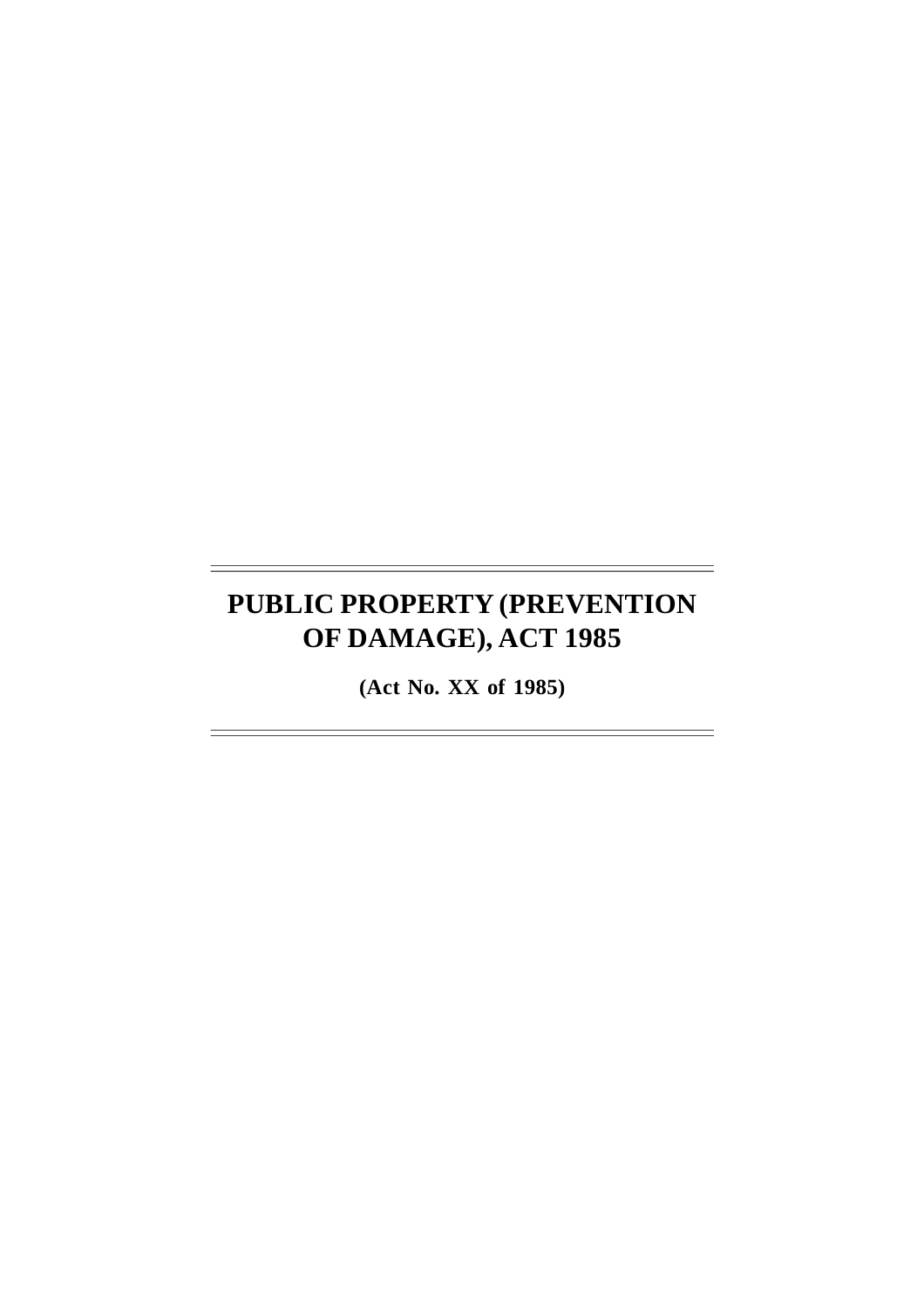# **THE JAMMU AND KASHMIR PUBLIC PROPERTY (PREVENTION OF DAMAGE), ACT 1985**

# **(Act No. XX of 1985)**

## **CONTENTS**

–––––––

# **SECTION. SECTION.**

- 5. Special provisions regarding bail.
- 2. Definitions.

1. Short title and extent.

- 3. Mischief causing damage to public property.
- 4. Mischief causing damage to public property by fire or explosive substance.
- 6. Procedure for trials.
- 7. Saving.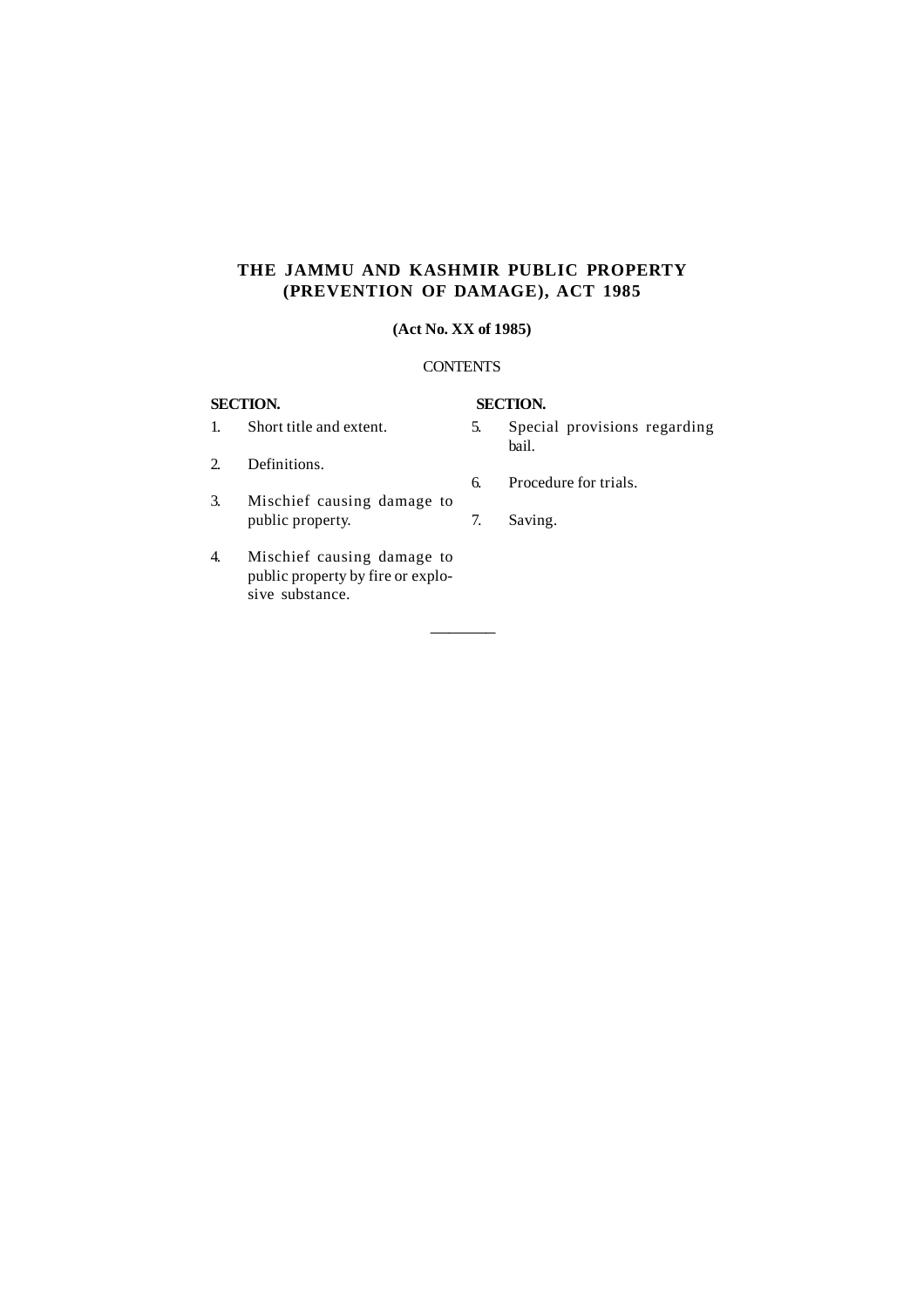## **THE JAMMU AND KASHMIR PUBLIC PROPERTY (PREVENTION OF DAMAGE), ACT 1985**

#### **(Act No. XX of 1985)**

*[Received the assent of the Governor on 9th October, 1985 and published in the Government Gazette dated 15th October, 1985.]*

#### **An Act further to provide for prevention of damage to public property in Jammu and Kashmir State and for matters connected therewith.**

Be it enacted by the Jammu and Kashmir Legislature in the Thirty-sixth Year of the Republic of India as follows :-

1. *Short title and extent. ––*(1) This Act may be called the Jammu and Kashmir Public Property (Prevention of Damage) Act, 1985.

- (2) It extends to the whole of the Jammu and Kashmir State.
- (3) It shall come into force at once.

2. *Definitions.––* In this Act, unless the context otherwise requires, ––

- (a) "mischief" shall have the same meaning as in section 425 of the State Ranbir Penal Code, Samvat 1989 ;
- (b) "public property" means any property, whether immovable or movable (including any machinery) which is owned by, or is in the possession of, or under the control of––
	- (i) the Central Government ; or
	- (ii) any State Government ; or
	- (iii) any local authority ; or
	- (iv) any corporation established by, or under a Central or a State Act ; or
	- (v) any institution, concern or undertaking which the Government may by notification in the Government Gazette, specify in this behalf :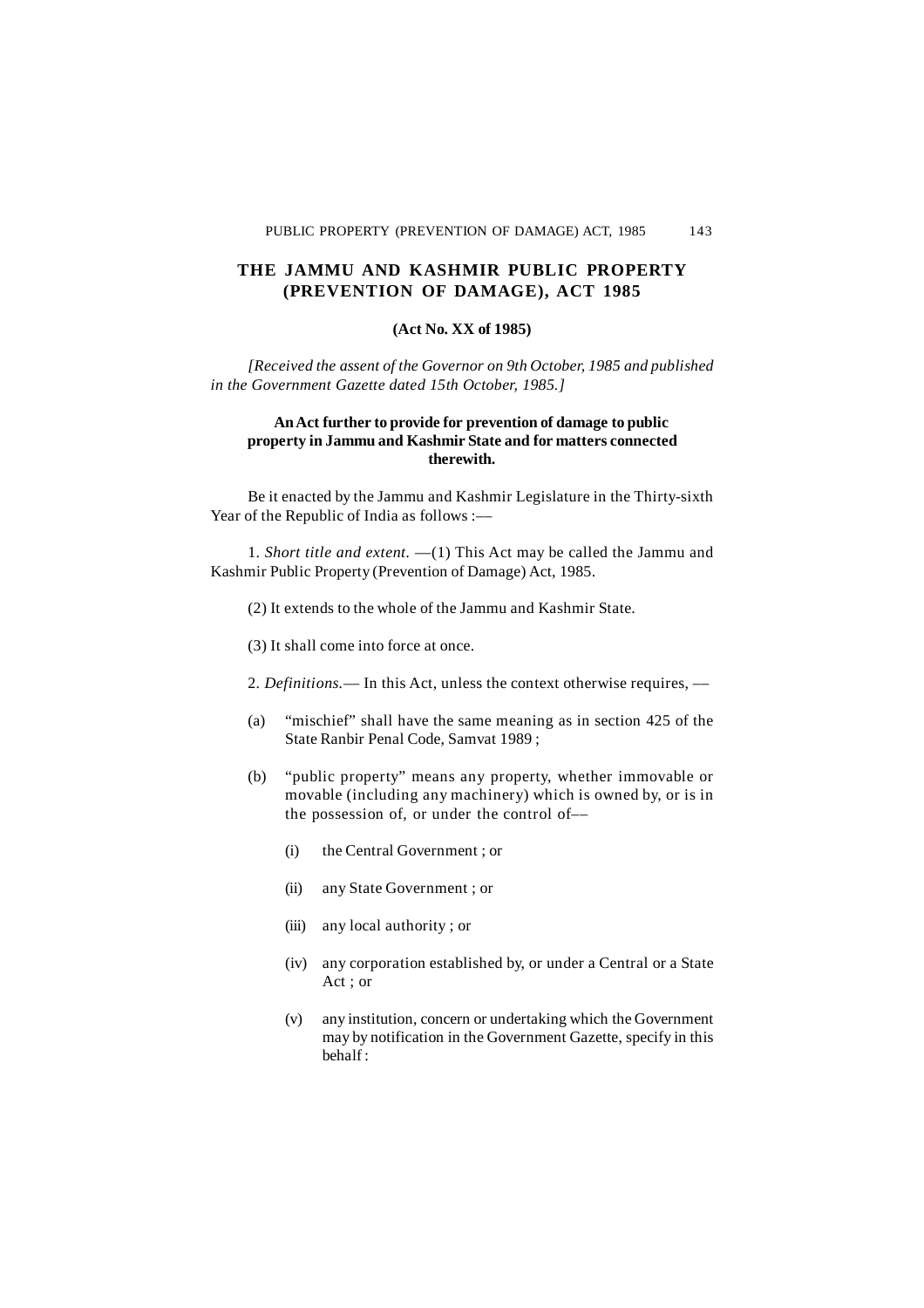#### 144 PUBLIC PROPERTY (PREVENTION OF DAMAGE) ACT, 1985

Provided that the Government shall not specify any institution, concern or undertaking under this sub-clause unless such institution, concern or undertaking is financed wholly or substantially by funds provided directly or indirectly by the State Government or by the Central Government and/or partly by one or more State Governments.

3. *Mischief causing damage to public property.* ––(1) Whoever commits mischief by doing any act in respect of any public property, other than public property of the nature referred to in sub-section (2) shall be punished with imprisonment for a term which may extend to five years and with fine.

(2) Whoever commits mischief by doing any act in respect of any public property being––

- (a) any building, installation or other property used in connection with the production, distribution or supply of water, light, power, or energy ;
- (b) any oil installation ;
- (c) any sewage works ;
- (d) any mine or factory ;
- (e) any means of public transportation or of tele-communications, or any building, installation or other property used in connection therewith ;

shall be punished with rigorous imprisonment for a term which shall not be less than six months, but which may extend to five years and with fine :

Provided that the court may, for reasons to be recorded in its judgment, award a sentence of imprisonment for a term of less than six months.

4. *Mischief causing damage to public property by fire or explosive substance*.–– Whoever commits an offence under sub-section (1) or subsection (2) of section 3 by fire or explosive substance shall be punished with rigorous imprisonment for a term which shall not be less than one year, but which may extend to ten years and with fine :

Provided that the court may, for special reasons to be recorded in its judgment, award a sentence of imprisonment for a term of less than one year.